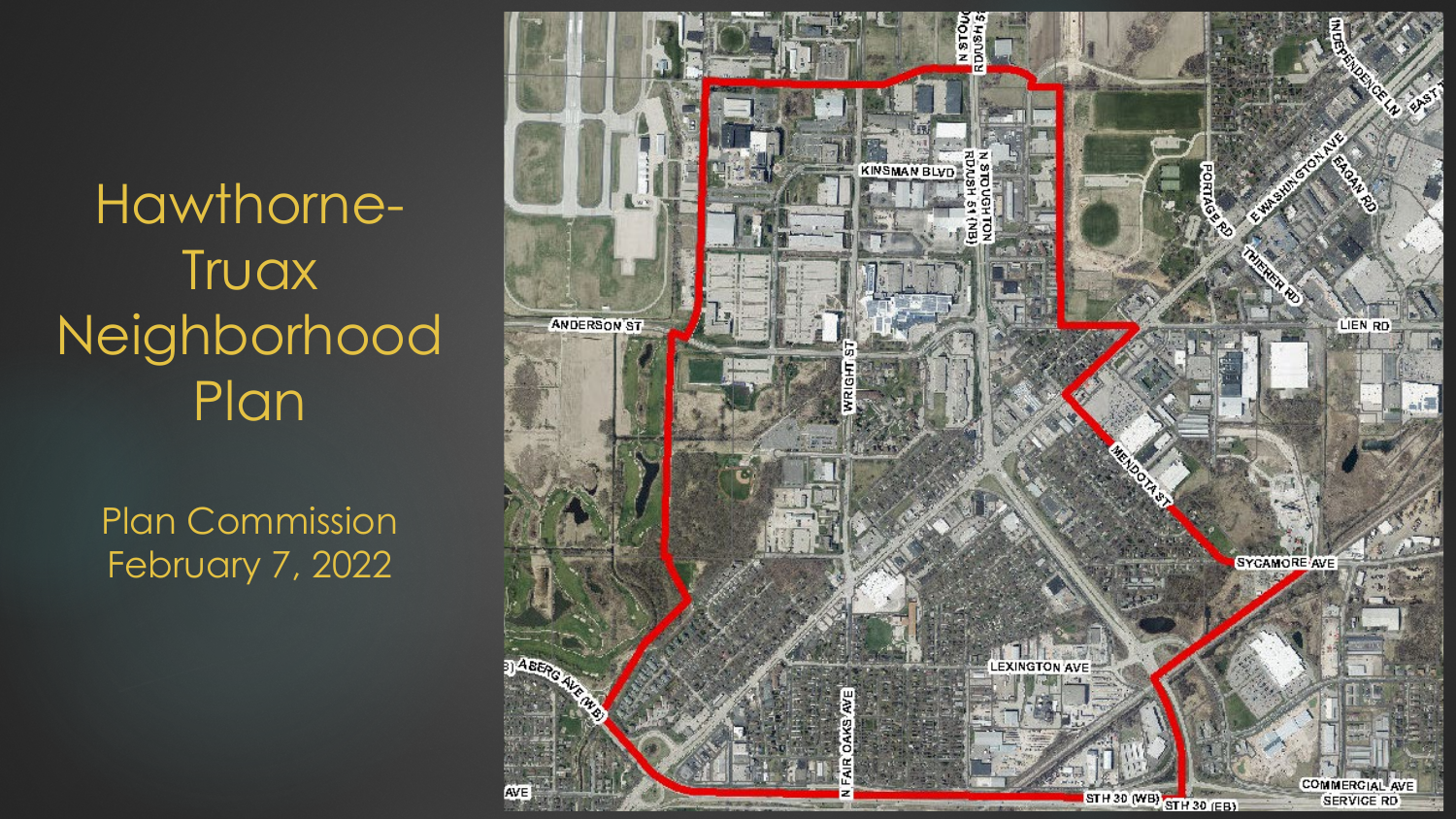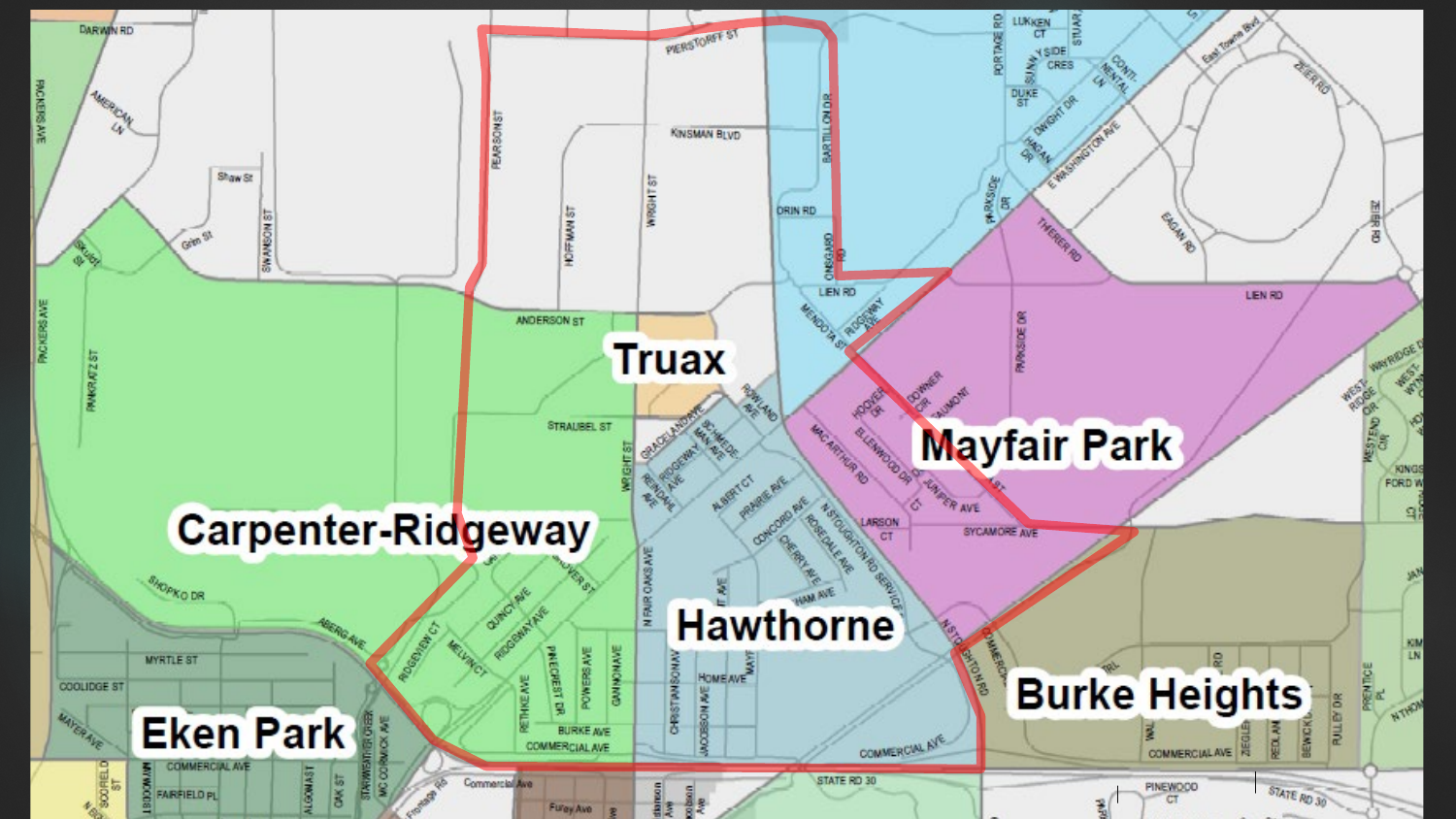## Why plan here now?

**□** 51% or more low to moderate income, concentration of people living in poverty, housing cost burdened and people from BIPOC communities

 Planning opportunities – BRT, STH 51 redesign, Imagination Center, other

**Q** Community network to build from

Carpenter-Hawthorne-Ridgeway-Sycamore-Truax NP is 20 years old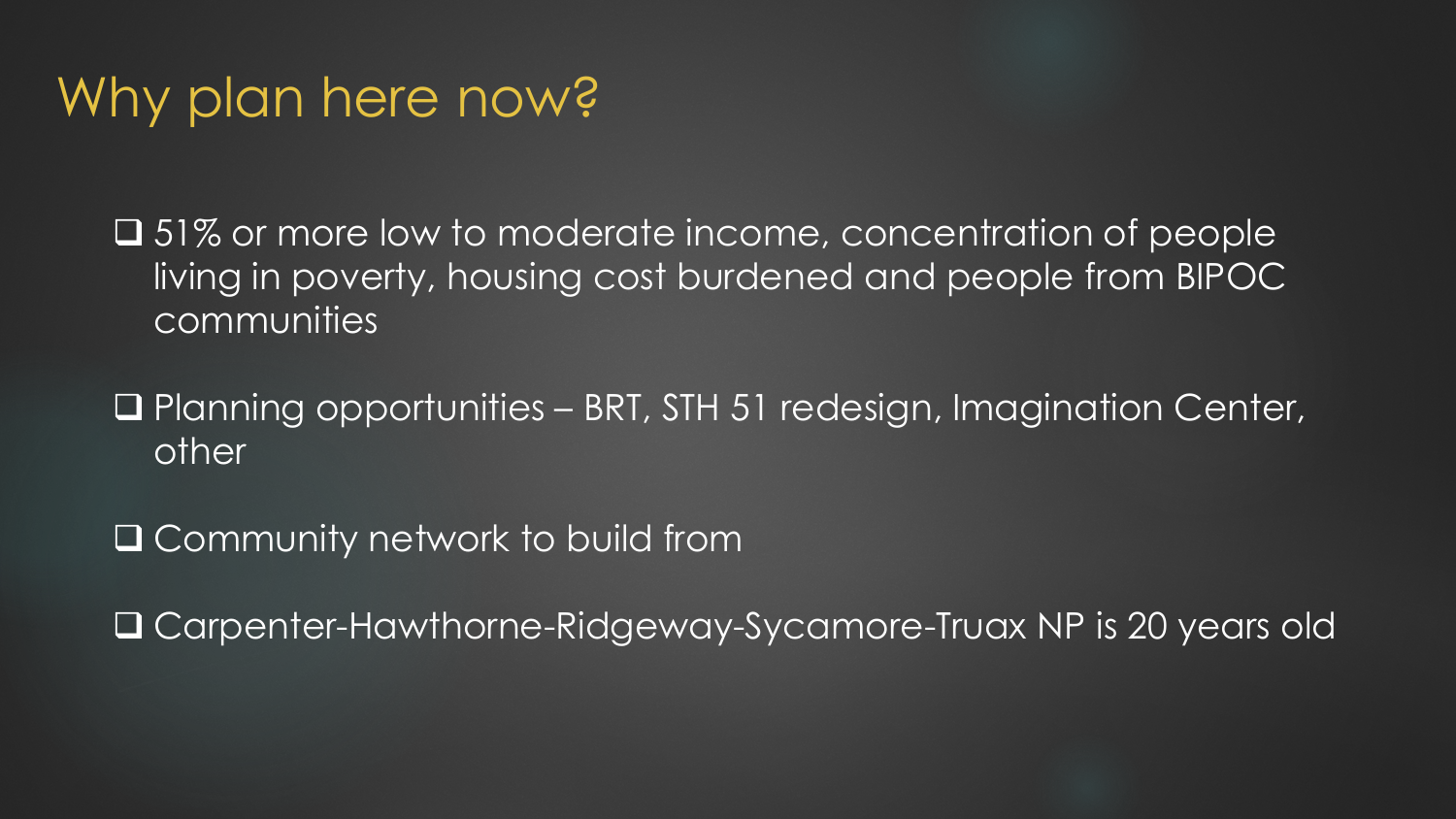# Hawthorne-Truax NP Purpose and Approach

### **D** Purpose

- Create detailed framework for future growth and development within context of Comprehensive Plan that leads to equitable outcomes
- Create healthy, viable and stable neighborhoods and build resident capacity to work with each other, the City and other stakeholders during plan implementation and future community building initiatives

### Approach

- Community driven with focus on relevant issues and opportunities Community Partners Group
- 12-18 months process, 10-15 year planning horizon
- Align with City budget and capture opportunities for partnerships
- □ CDBG allocation for eligible projects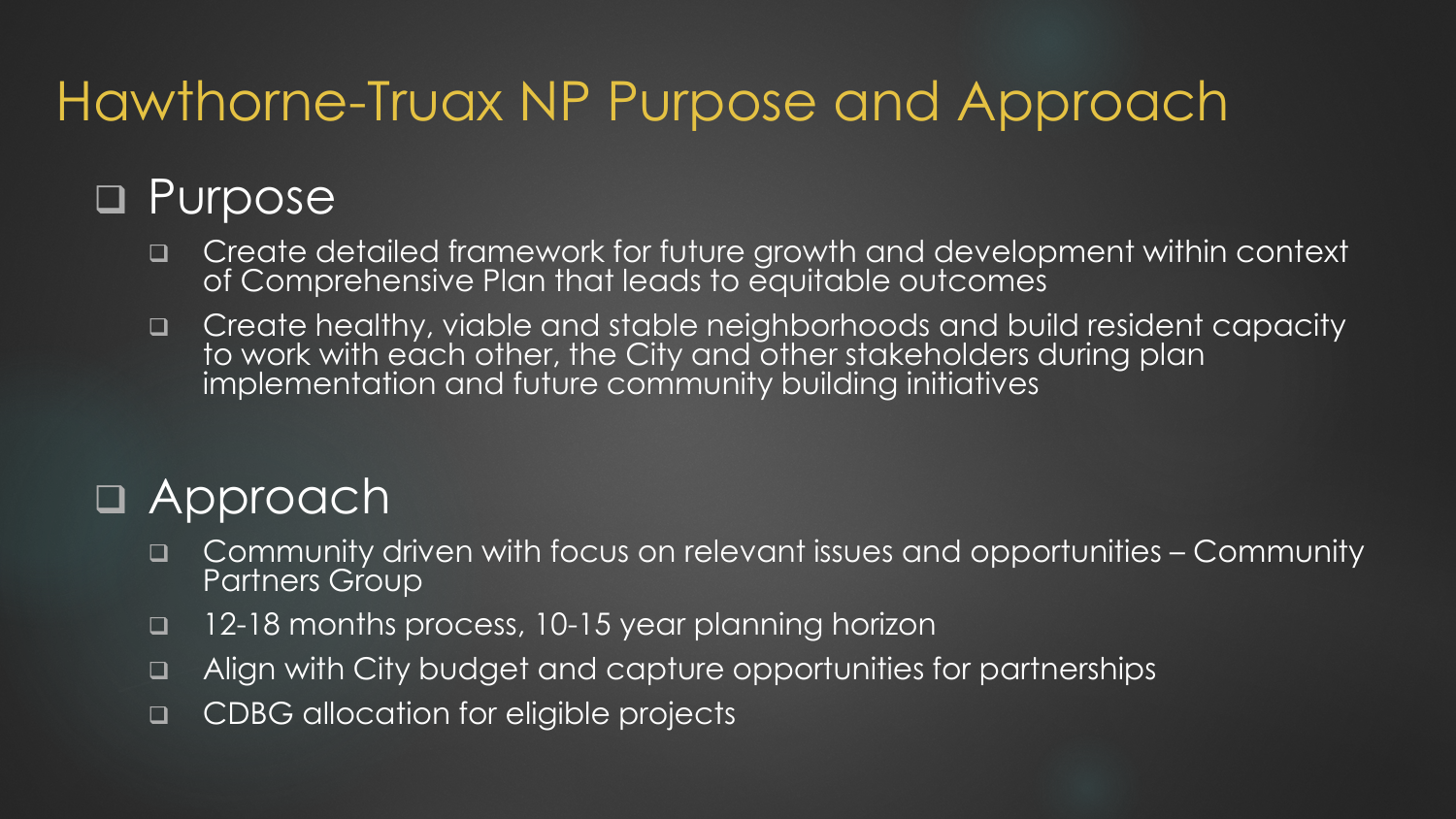# Draft Plan Scope

#### □ Land Use and Transportation

- □ Land Use Focus Areas along USH 51, Wright St., E. Washington corridor, rail tracks area and other target locations
- □ Street network, ped/bike connectivity and safety, BRT, Metro routes, USH 51 redesign

### ■ Neighborhoods and Housing

□ Supply of affordable housing and housing choice, preservation and rehab of existing affordable housing, home ownership opportunities

### ■ Economy and Opportunity

□ Support for existing and emerging businesses, employment skills training and development, community wealth building

### □ Community services and programming

□ Equitable access to services and programming, partnerships with public, non-profit and private agencies, neighborhood and community group communications and connection

### Green & Resilient

Existing and new greenspaces and connections, canopy coverage, stormwater management and sustainability of built environment

#### **Q** Culture and Character

Urban Design District, gateways, streetscaping, placemaking, community gathering places

#### □ Effective Government

□ Efficient, sustainable and equitable city services; plan implementation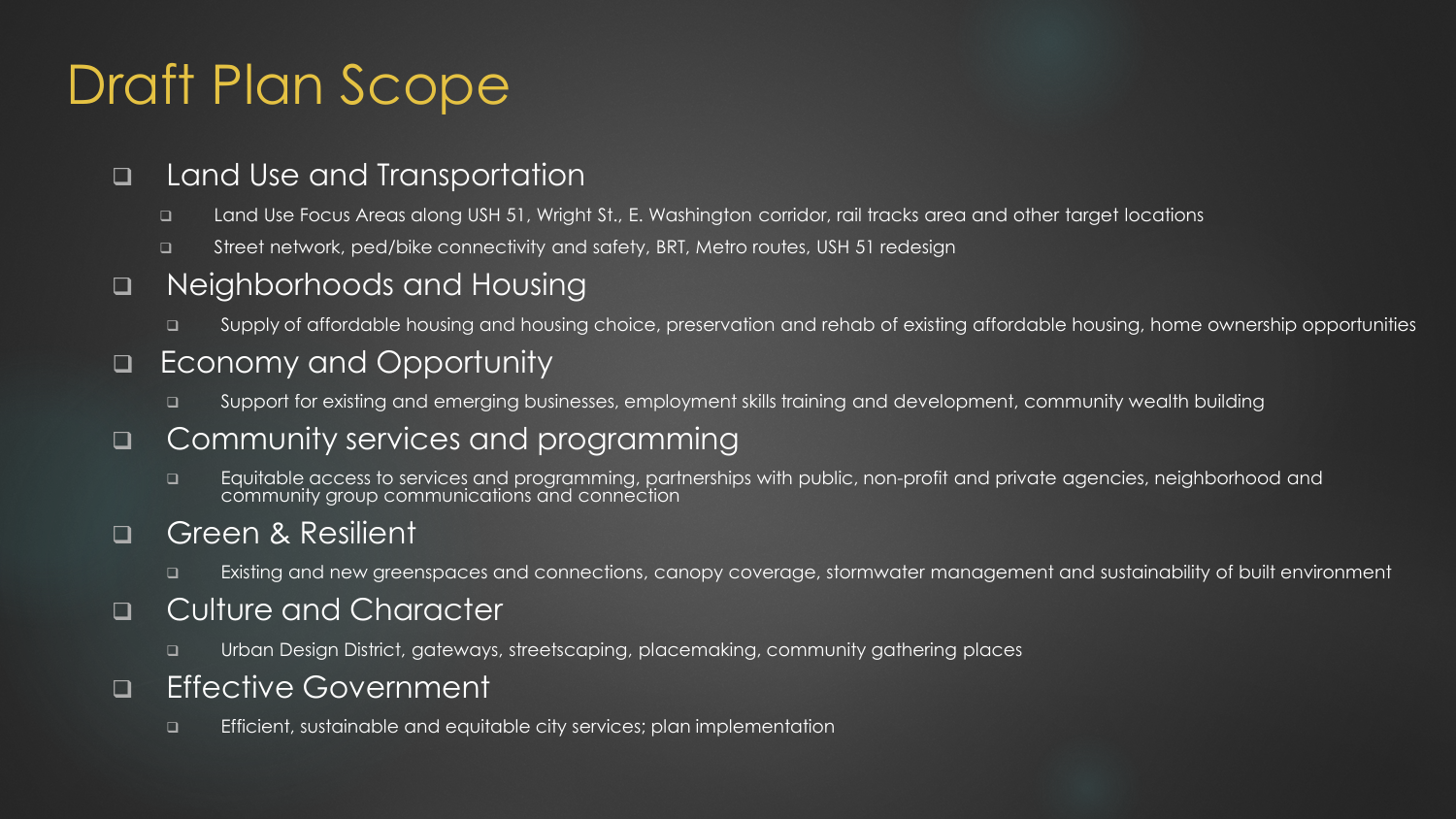# Draft Timeline

| <b>PHASE</b>                                             | <b>JAN-FEB</b> | <b>MAR-APR</b> | <b>MAY-JUNE</b> | <b>JULY-AUG</b> | SEPT-OCT | <b>NOV-DEC</b> | <b>JAN-FEB</b> | <b>MAR-APR</b> |
|----------------------------------------------------------|----------------|----------------|-----------------|-----------------|----------|----------------|----------------|----------------|
| <b>BAKCGROUND,</b><br><b>COMMUNITY</b><br><b>PROFILE</b> |                |                |                 |                 |          |                |                |                |
| ISSUES, OPPS,<br><b>VALUES</b>                           |                |                |                 |                 |          |                |                |                |
| <b>DRAFT PLAN</b><br><b>MATERIALS</b>                    |                |                |                 |                 |          |                |                |                |
| <b>DRAFT PLAN</b><br><b>DOCUMENT</b>                     |                |                |                 |                 |          |                |                |                |
| <b>REVIEW &amp;</b><br><b>ADOPTION</b>                   |                |                |                 |                 |          |                |                |                |
| <b>IMPLEMENT. &amp;</b><br><b>MONITORING</b>             |                |                |                 |                 |          |                |                |                |